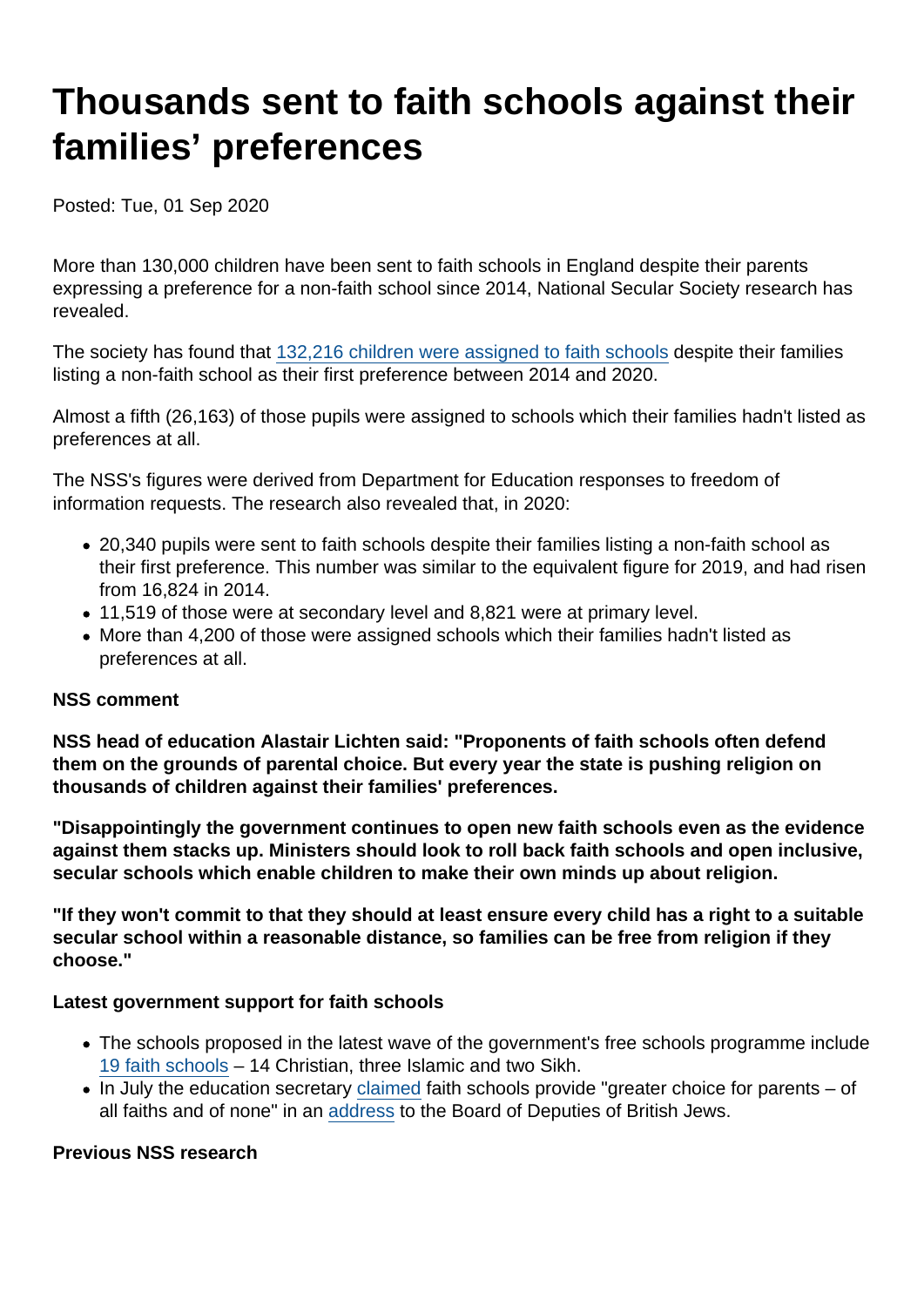- In 2018 a major NSS report, [The Choice Delusion](https://www.secularism.org.uk/faith-schools/choicedelusion.html), found that almost three in 10 families in England live in areas where most or all of the closest primary schools are faith schools.
- The report's recommendations included that:
	- National and local government should monitor faith-based restrictions on school choice.
	- Faith-based discrimination in school admissions should be phased out.
	- $\circ$  A moratorium should be introduced on the opening of new faith schools and it should be easier for faith schools to lose their religious designation, particularly where they are unrepresentative of local communities.
	- All families should be legally entitled to have reasonable access to a non-faith school.

Difficulties finding secular education

A number of signatories to the NSS's [No More Faith Schools petition](https://www.nomorefaithschools.org/#grp-182043) have spoken of difficulties finding a secular education for their children.

For example signatory Victoria, from Medway, said her son had been placed in a faith school despite the fact it was not one of her six choices, and he would be required to attend "all Catholic services".

And Anne from Milton Keynes said a child where she lived would have to travel "at least six miles to attend a secular school, passing several church schools along the way".

Press coverage and DfE response

The NSS's findings were [reported in iNews](https://inews.co.uk/news/education/faith-schools-children-assigned-parents-wanting-non-religious-school-614267) on Tuesday morning. The Department for Education told the paper it was "committed to offering parents and children a diverse education system, which includes the option of faith schools".

[Discuss on Facebook](https://www.facebook.com/NationalSecularSociety/posts/3272772692791059?__xts__[0]=68.ARBLzRj_x-7JA8hEsR68RLsinv4R2_qnWaxLgNlcX57C9zXBGQRebPCfnMBC8_u7qC7AbFH2inrYd_nds_itdv99XaGmanZakpqYInwPwhM2DMAg5IMioQekLBYqiT-eGEHREC7bwEVnMyFZM5_YBpT68vmphQvPUrwCtZbotywtYeqCiDpzt8qw_zaAYTECHxyPnCSTdwl2F_o341gGvj27a8qc2OHMp1yWCwp3sGsdIM_7pddFhXHAOReVYGch-cJurJ4dY03hh5kVdbwpSKJo2F9I1RLsNNIfMkWWzsJZ7ptJS0Vs9nrry30ldnUGpQRcaYCkbXjyck8APg2we5rwlw&__tn__=-R)

## Join our national campaign against faith schools

We campaign for an inclusive and secular education system free from any form of religious privilege, partisanship, proselytization or discrimination. Please consider a donation, from as little as £1 a month, to help support our work in this area.

P.S. make sure to check out the related campaigns below.

- [Find out more](https://www.secularism.org.uk/faith-schools/)
- [Donate](https://www.secularism.org.uk/donate.html)
- [Share on What's App](whatsapp://send?text=http://www.secularism.org.uk/news/2020/09/thousands-sent-to-faith-schools-against-their-families-preferences?format=pdf)
- [Share on Facebook](https://www.facebook.com/sharer/sharer.php?u=http://www.secularism.org.uk/news/2020/09/thousands-sent-to-faith-schools-against-their-families-preferences?format=pdf&t=Thousands+sent+to+faith+schools+against+their+families’+preferences)
- [Share on Twitter](https://twitter.com/intent/tweet?url=http://www.secularism.org.uk/news/2020/09/thousands-sent-to-faith-schools-against-their-families-preferences?format=pdf&text=Thousands+sent+to+faith+schools+against+their+families’+preferences&via=NatSecSoc)
- [Share on Email](https://www.secularism.org.uk/share.html?url=http://www.secularism.org.uk/news/2020/09/thousands-sent-to-faith-schools-against-their-families-preferences?format=pdf&title=Thousands+sent+to+faith+schools+against+their+families’+preferences)
- [Subscribe to RSS Feed](/mnt/web-data/www/cp-nss/feeds/rss/news)

Tags: [Admissions,](https://www.secularism.org.uk/news/tags/Admissions) [Education,](https://www.secularism.org.uk/news/tags/Education) [Faith Schools](https://www.secularism.org.uk/news/tags/Faith+Schools)